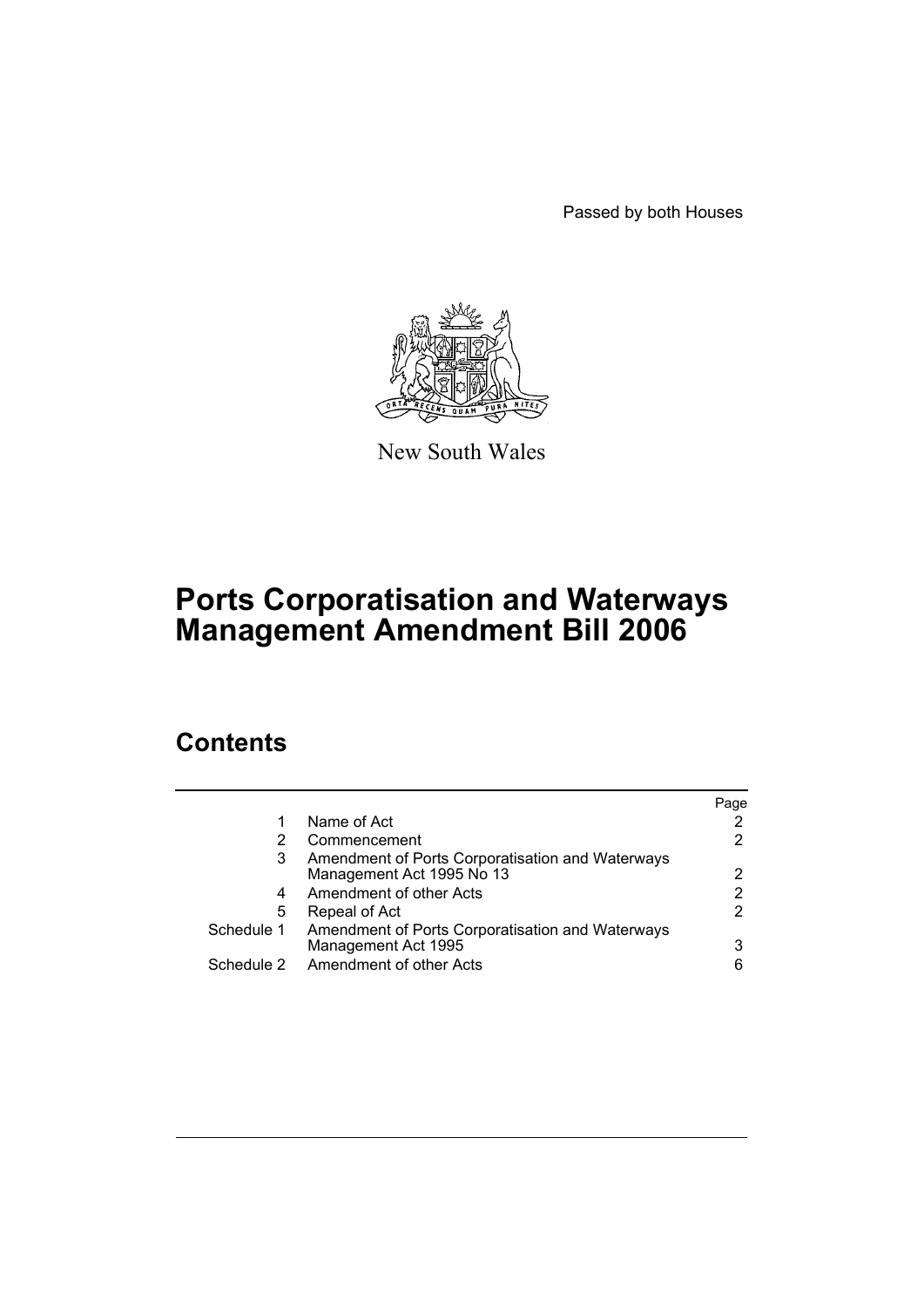*I certify that this PUBLIC BILL, which originated in the LEGISLATIVE ASSEMBLY, has finally passed the LEGISLATIVE COUNCIL and the LEGISLATIVE ASSEMBLY of NEW SOUTH WALES.*

> *Clerk of the Legislative Assembly. Legislative Assembly, Sydney, , 2006*



New South Wales

# **Ports Corporatisation and Waterways Management Amendment Bill 2006**

Act No . 2006

An Act to amend the *Ports Corporatisation and Waterways Management Act 1995* with respect to the functions of the Maritime Authority, the name of the Act, operating licences of Port Corporations and delegations; and for other purposes.

*I have examined this Bill, and find it to correspond in all respects with the Bill as finally passed by both Houses.*

*Chairman of Committees of the Legislative Assembly.*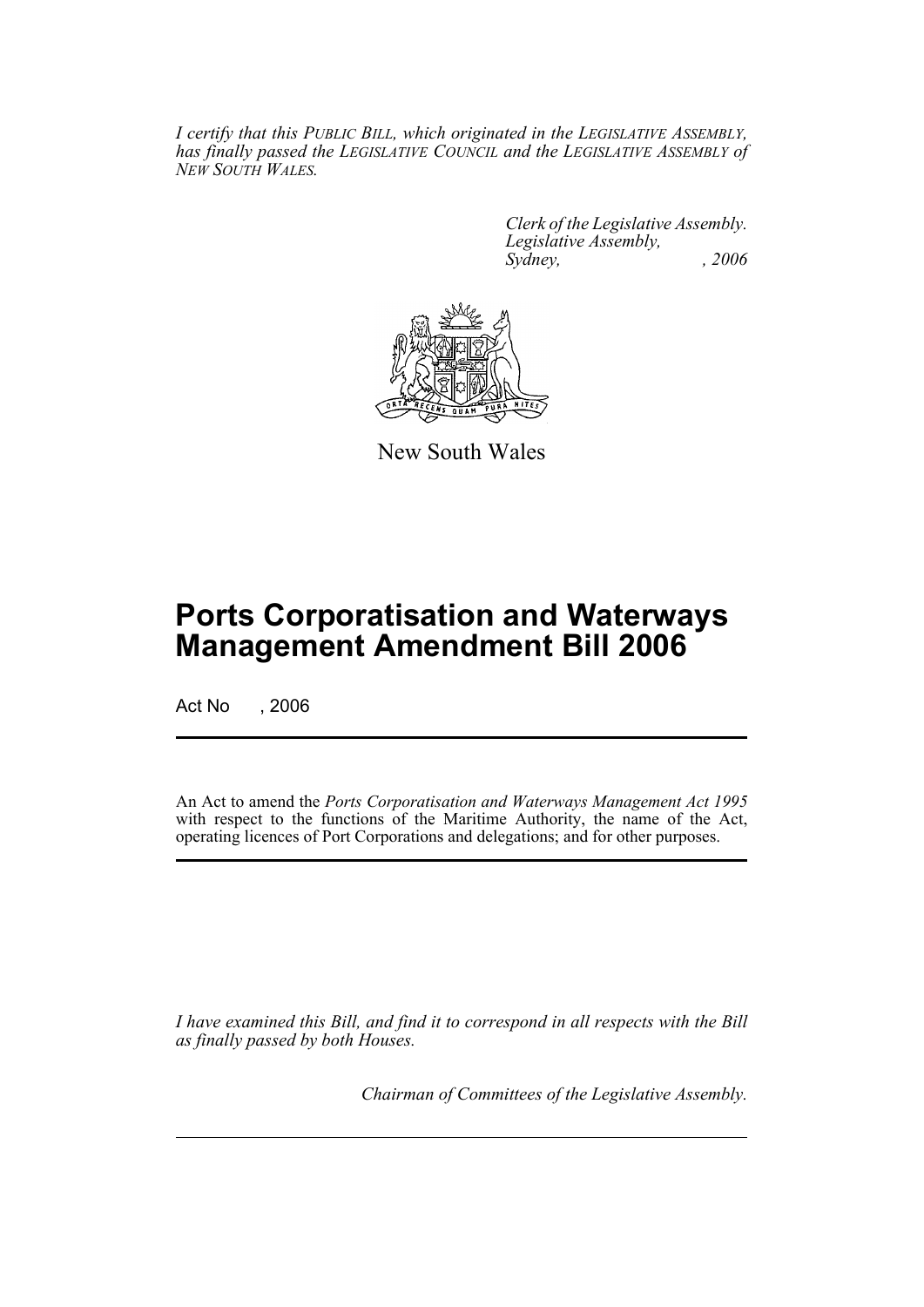#### **The Legislature of New South Wales enacts:**

#### **1 Name of Act**

This Act is the *Ports Corporatisation and Waterways Management Amendment Act 2006*.

#### **2 Commencement**

This Act commences on the date of assent to this Act.

#### **3 Amendment of Ports Corporatisation and Waterways Management Act 1995 No 13**

The *Ports Corporatisation and Waterways Management Act 1995* is amended as set out in Schedule 1.

#### **4 Amendment of other Acts**

The Acts specified in Schedule 2 are amended as set out in that Schedule.

### **5 Repeal of Act**

- (1) This Act is repealed on the day following the day on which this Act commences.
- (2) The repeal of this Act does not, because of the operation of section 30 of the *Interpretation Act 1987*, affect any amendment made by this Act.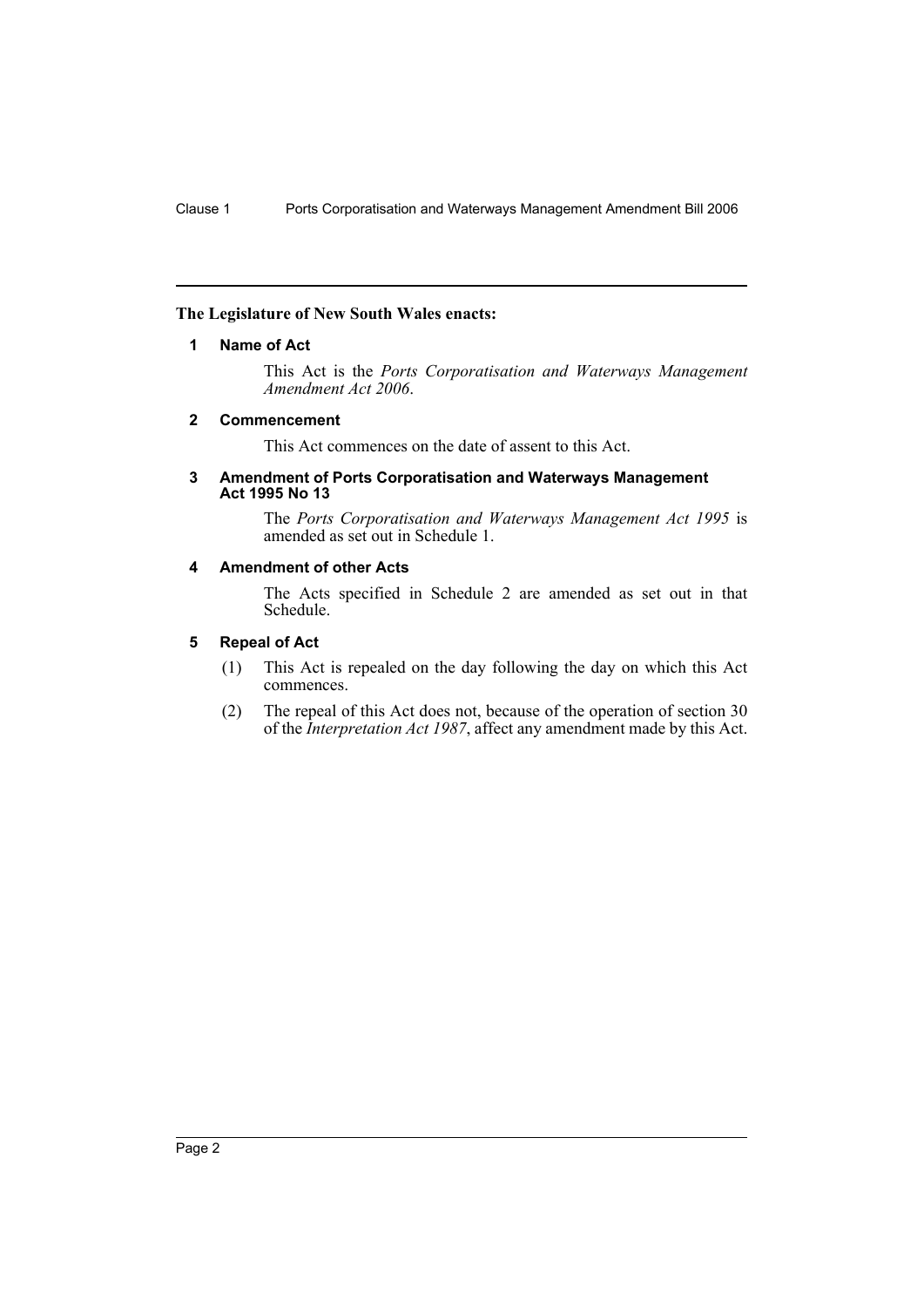Amendment of Ports Corporatisation and Waterways Management Act 1995

# **Schedule 1 Amendment of Ports Corporatisation and Waterways Management Act 1995**

(Section 3)

Schedule 1

## **[1] Section 1 Name of Act**

Omit "*Ports Corporatisation and Waterways Management Act 1995*". Insert instead "*Ports and Maritime Administration Act 1995*".

# **[2] Section 3 Definitions**

Omit "Governor" from the definition of *operating licence* in section 3 (1). Insert instead "Minister".

# **[3] Section 12 Exercise of port safety functions under operating licence**

Omit "Governor on the recommendation of the Minister" from section 12 (2). Insert instead "Minister".

### **[4] Section 13 Performance standards and quality assurance programs for services under operating licence**

Omit "Governor" from section 13 (2). Insert instead "Minister".

### **[5] Section 15 Other provisions relating to operating licence**

Omit "Governor" wherever occurring in section 15 (2), (3) and (4). Insert instead "Minister".

### **[6] Section 27 Delegation of functions by Minister**

Omit section 27 (1). Insert instead:

- (1) The Minister may delegate to an authorised person any of the following functions, other than this power of delegation:
	- (a) any function of the Minister under the marine legislation,
	- (b) any function conferred by or under any Act on the Minister in his or her capacity as the Minister administering this Act.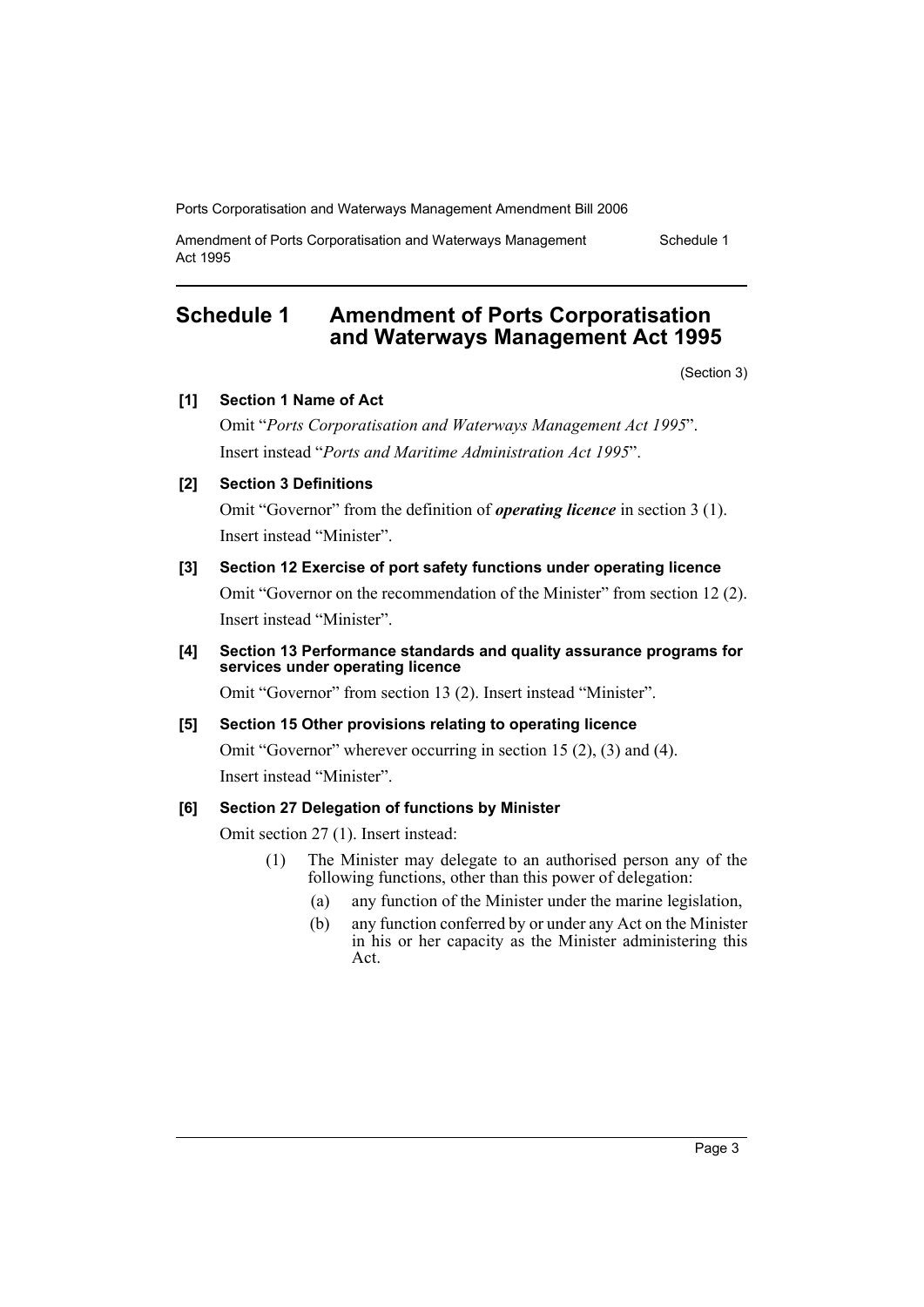Schedule 1 Amendment of Ports Corporatisation and Waterways Management Act 1995

#### **[7] Section 41 Functions of Authority**

Omit section 41 (1) and (2). Insert instead:

- (1) The principal functions of the Authority are as follows:
	- (a) to exercise such maritime or other functions of the Minister under the marine legislation and other legislation as are delegated to it by the Minister,
	- (b) to provide advice to the Minister in relation to maritime and ports matters,
	- (c) to manage property vested in it.
- (2) The Authority has such other functions as are conferred or imposed on it by or under this or any other Act.

#### **[8] Section 41A**

Insert after section 41:

#### **41A Delegation of functions by Authority**

- (1) The Authority may delegate to an authorised person any function conferred on the Authority by or under this or any other Act, other than this power of delegation.
- (2) In this section, *authorised person* means:
	- (a) a member of the staff of the Authority, or
	- (b) a Port Corporation or a member of the staff of a Port Corporation, or
	- (c) a harbour master or acting harbour master, or
	- (d) a public servant, or
	- (e) any person of a class prescribed by the regulations.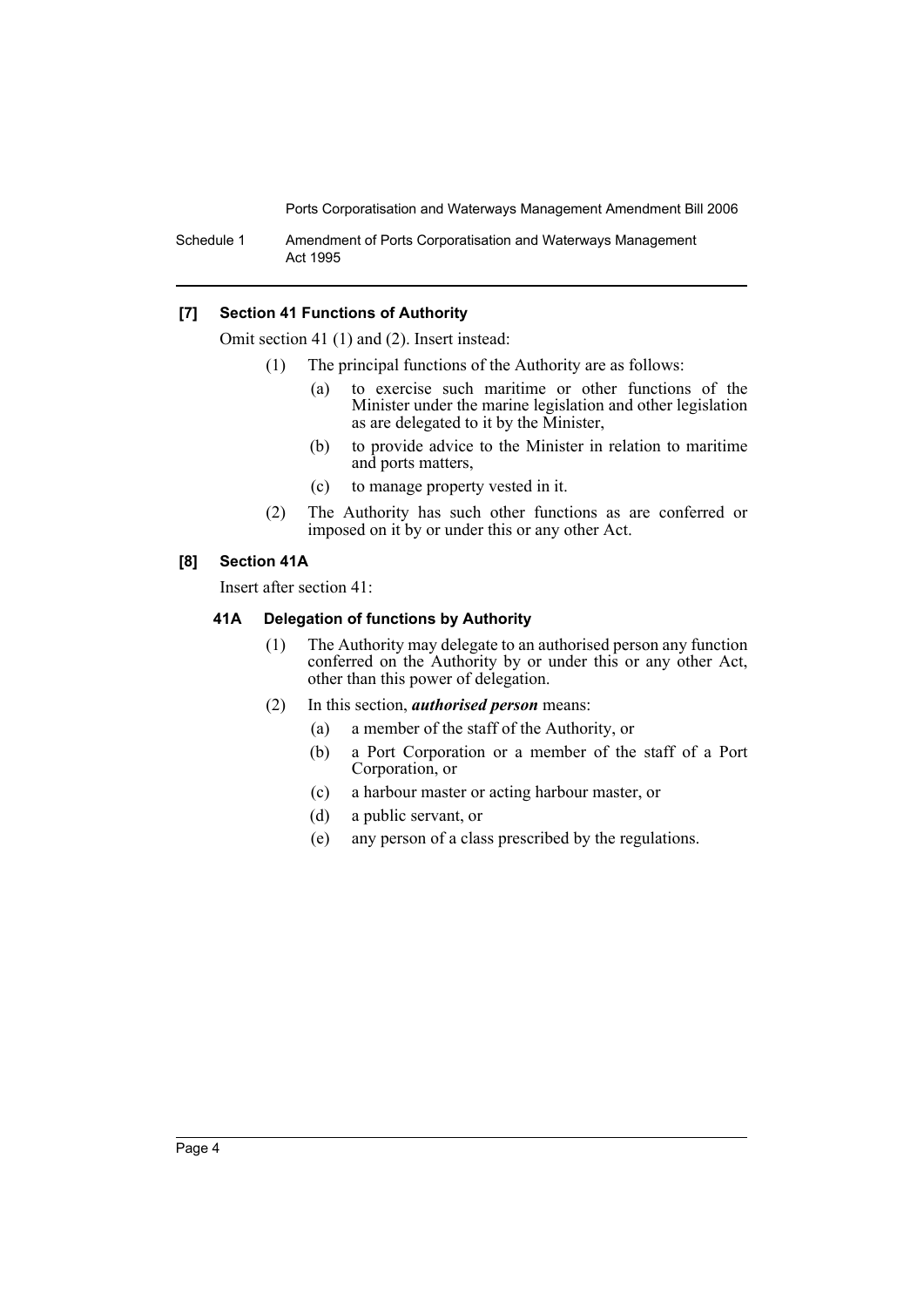Amendment of Ports Corporatisation and Waterways Management Act 1995

Schedule 1

#### **[9] Schedule 5 Savings, transitional and other provisions**

Insert after Part 2:

# **Part 3 Provisions consequent on enactment of Ports Corporatisation and Waterways Management Amendment Act 2006**

### **16 Existing operating licences**

An operating licence in force immediately before the amendment of section 12 by the *Ports Corporatisation and Waterways Management Amendment Act 2006* is taken to have been issued under that section as so amended.

#### **17 Provisions relating to certain instruments issued by Authority**

(1) In this clause:

*delegation* includes purported delegation.

*maritime agency* means, in relation to the granting, giving or issuing of a relevant instrument, any government Department, government office or statutory authority for which the relevant Minister was responsible at the time of the granting, giving or issuing of the instrument.

#### *relevant instrument* means:

- (a) a development consent granted under the *Environmental Planning and Assessment Act 1979*, or
- (b) a permit, authorisation, approval or notice granted, given or issued under the *Rivers and Foreshores Improvement Act 1948*.

*relevant Minister*, in relation to a relevant instrument, means the Minister who has or had the function of granting, giving or issuing the instrument.

- (2) Any relevant instrument purportedly granted, given or issued pursuant to a delegation made by the relevant Minister to the head of a maritime agency is not invalid (and is taken never to have been invalid) by reason only that:
	- (a) there was no statutory authority for the delegation, or
	- (b) the relevant instrument was not granted, given or issued in the name of the Minister, or
	- (c) the relevant instrument was granted, given or issued by a member of staff of the maritime agency.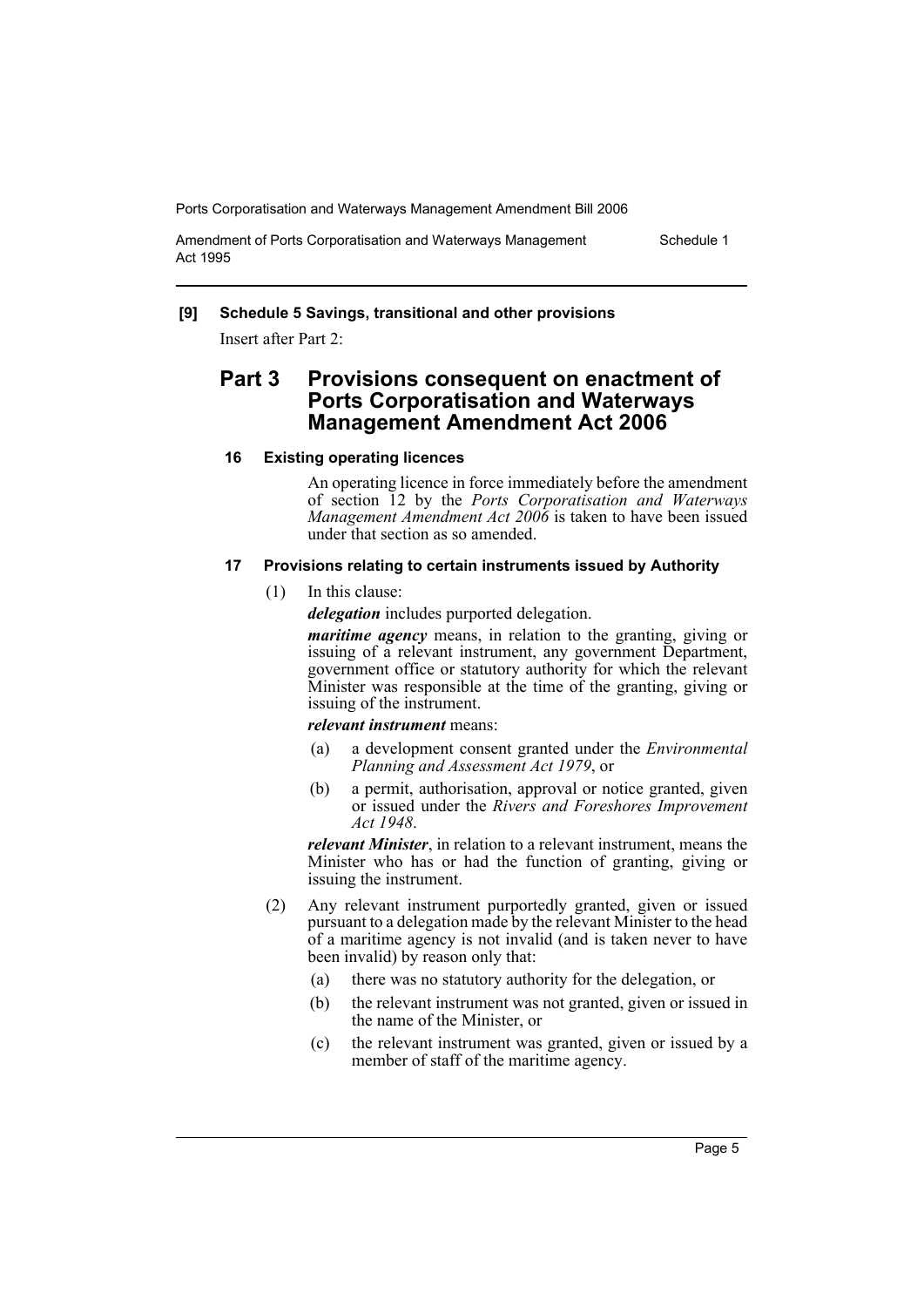# **Schedule 2 Amendment of other Acts**

(Section 4)

# **2.1 Commercial Vessels Act 1979 No 41**

#### **[1] Section 4B Ports and Maritime Administration Act 1995**

Omit "*Ports Corporatisation and Waterways Management Act 1995*". Insert instead "*Ports and Maritime Administration Act 1995*".

#### **[2] Section 5 Definitions**

Omit "Waterways Authority" from the definition of *Secretary of the Minister* in section  $5(1)$ .

Insert instead "Maritime Authority".

# **2.2 Fines Act 1996 No 99**

## **Schedule 1 Statutory provisions under which penalty notices issued**

Omit "*Ports Corporatisation and Waterways Management Act 1995*". Insert instead "*Ports and Maritime Administration Act 1995*".

# **2.3 Fire Brigades Act 1989 No 192**

#### **Section 20A Hazardous material incidents outside area to which Act applies**

Omit "*Ports Corporatisation and Waterways Management Act 1995*" wherever occurring in the definition of *port authority* in section 20A (4).

Insert instead "*Ports and Maritime Administration Act 1995*".

# **2.4 Impounding Act 1993 No 31**

## **[1] Dictionary**

Omit "Minister for Ports" from the definition of *area of operations*.

Insert instead "Minister administering the *Ports and Maritime Administration Act 1995*".

# **[2] Dictionary, definition of "impounding authority"**

Omit "Minister for Ports".

Insert instead "Minister administering the *Ports and Maritime Administration Act 1995*".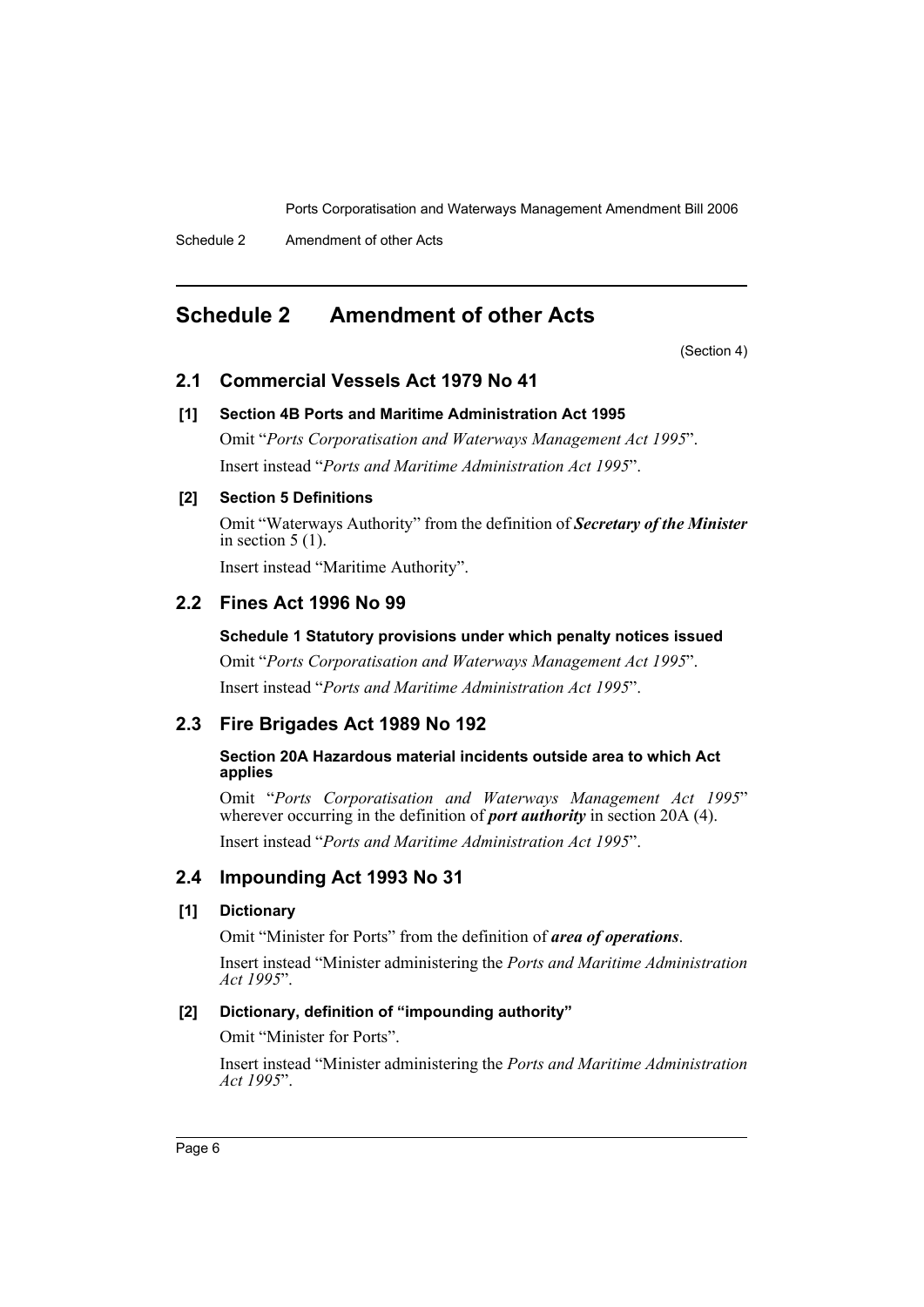Amendment of other Acts **Schedule 2** and the 2 and the 2 and 2 and 2 and 2 and 2 and 2 and 2 and 2 and 2 and 2 and 2 and 2 and 2 and 2 and 2 and 2 and 2 and 2 and 2 and 2 and 2 and 2 and 2 and 2 and 2 and 2 and 2 and 2 and

# **2.5 Independent Pricing and Regulatory Tribunal Act 1992 No 39**

#### **[1] Section 4 Government monopoly services**

Omit "*Ports Corporatisation and Waterways Management Act 1995*" from section  $4(5)$ .

Insert instead "*Ports and Maritime Administration Act 1995*".

#### **[2] Schedule 1 Government agencies for which Tribunal has standing reference**

Omit "*Ports Corporatisation and Waterways Management Act 1995*". Insert instead "*Ports and Maritime Administration Act 1995*".

# **2.6 Local Government Act 1993 No 30**

#### **Section 600 Rebates in respect of certain land vested in public bodies**

Omit "*Ports Corporatisation and Waterways Management Act 1995*" from the definition of *public body* in section 600 (9).

Insert instead "*Ports and Maritime Administration Act 1995*".

# **2.7 Marine Pollution Act 1987 No 299**

#### **[1] Section 3 Definitions**

Omit "*Ports Corporatisation and Waterways Management Act 1995*" from the definition of *harbour master* in section 3 (1).

Insert instead "*Ports and Maritime Administration Act 1995*".

#### **[2] Section 5A Ports and Maritime Administration Act 1995**

Omit "*Ports Corporatisation and Waterways Management Act 1995*". Insert instead "*Ports and Maritime Administration Act 1995*".

#### **[3] Section 13B Ships must be insured against oil pollution**

Omit "*Ports Corporatisation and Waterways Management Act 1995*" from the definition of *port* in section 13B (1).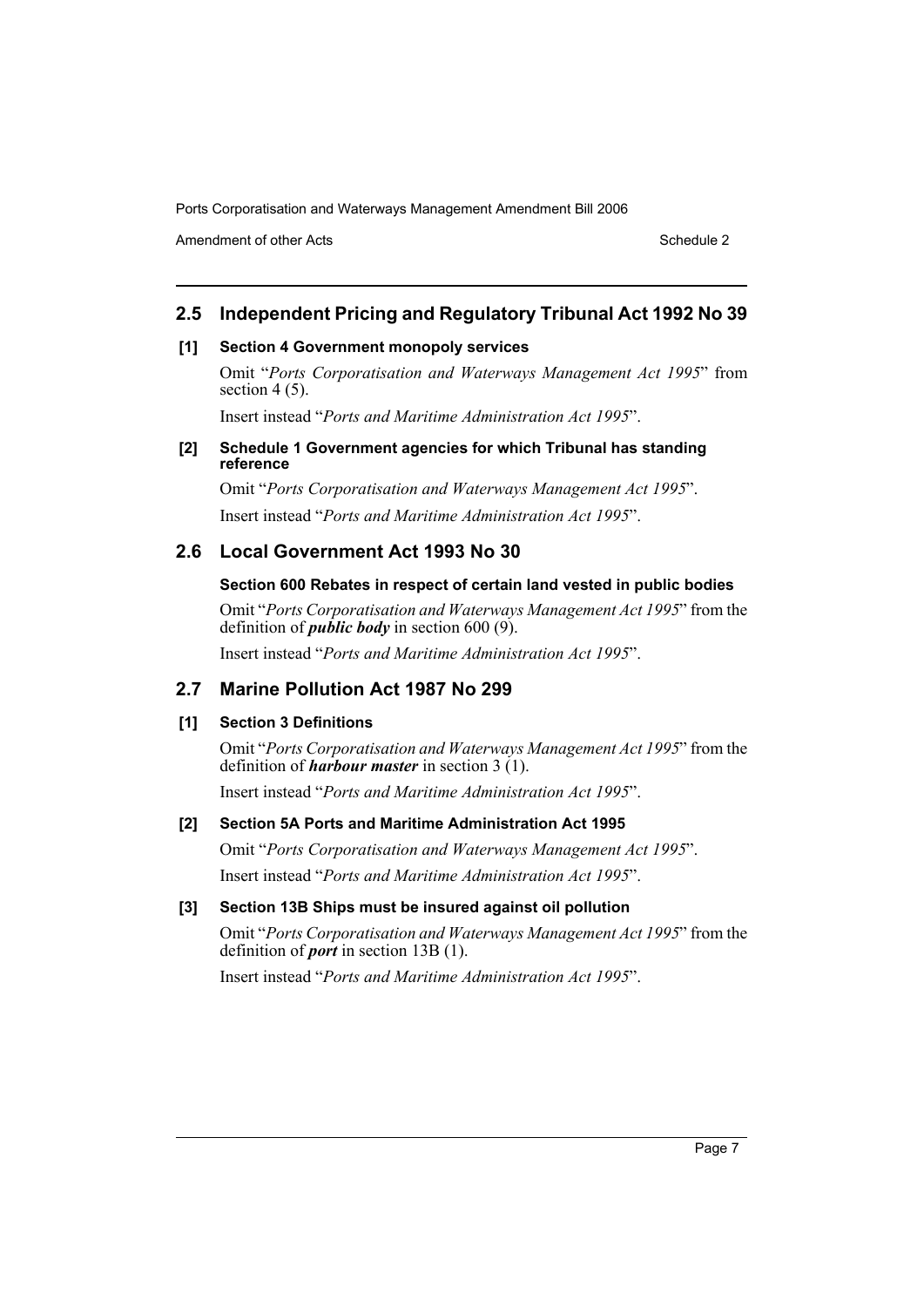# **2.8 Marine Safety Act 1998 No 121**

#### **[1] Section 4 Definitions**

Omit "*Ports Corporatisation and Waterways Management Act 1995*" wherever occurring in the definitions of *marine legislation* and *Maritime Authority* in section 4 (1).

Insert instead "*Ports and Maritime Administration Act 1995*".

#### **[2] Section 19 Regulations relating to safety of navigation**

Omit "*Ports Corporatisation and Waterways Management Act 1995*" from the note.

Insert instead "*Ports and Maritime Administration Act 1995*".

#### **[3] Section 71 Definitions**

Omit "*Ports Corporatisation and Waterways Management Act 1995*" wherever occurring in paragraphs (a) and (b) of the definition of *pilotage service provider* in section 71 (1).

Insert instead "*Ports and Maritime Administration Act 1995*".

#### **[4] Section 74 Pilotage compulsory in pilotage ports**

Omit "*Ports Corporatisation and Waterways Management Act 1995*" from the note.

Insert instead "*Ports and Maritime Administration Act 1995*".

#### **[5] Section 127 Summary proceedings for offences**

Omit "*Ports Corporatisation and Waterways Management Act 1995*" from the note.

Insert instead "*Ports and Maritime Administration Act 1995*".

#### **[6] Schedule 3 Amendment of other Acts**

Omit "*Ports Corporatisation and Waterways Management Act 1995*" from Schedule 3.6 [1].

Insert instead "*Ports and Maritime Administration Act 1995*".

#### **[7] Schedule 3.7**

Omit "**Ports Corporatisation and Waterways Management Act 1995**" from the heading.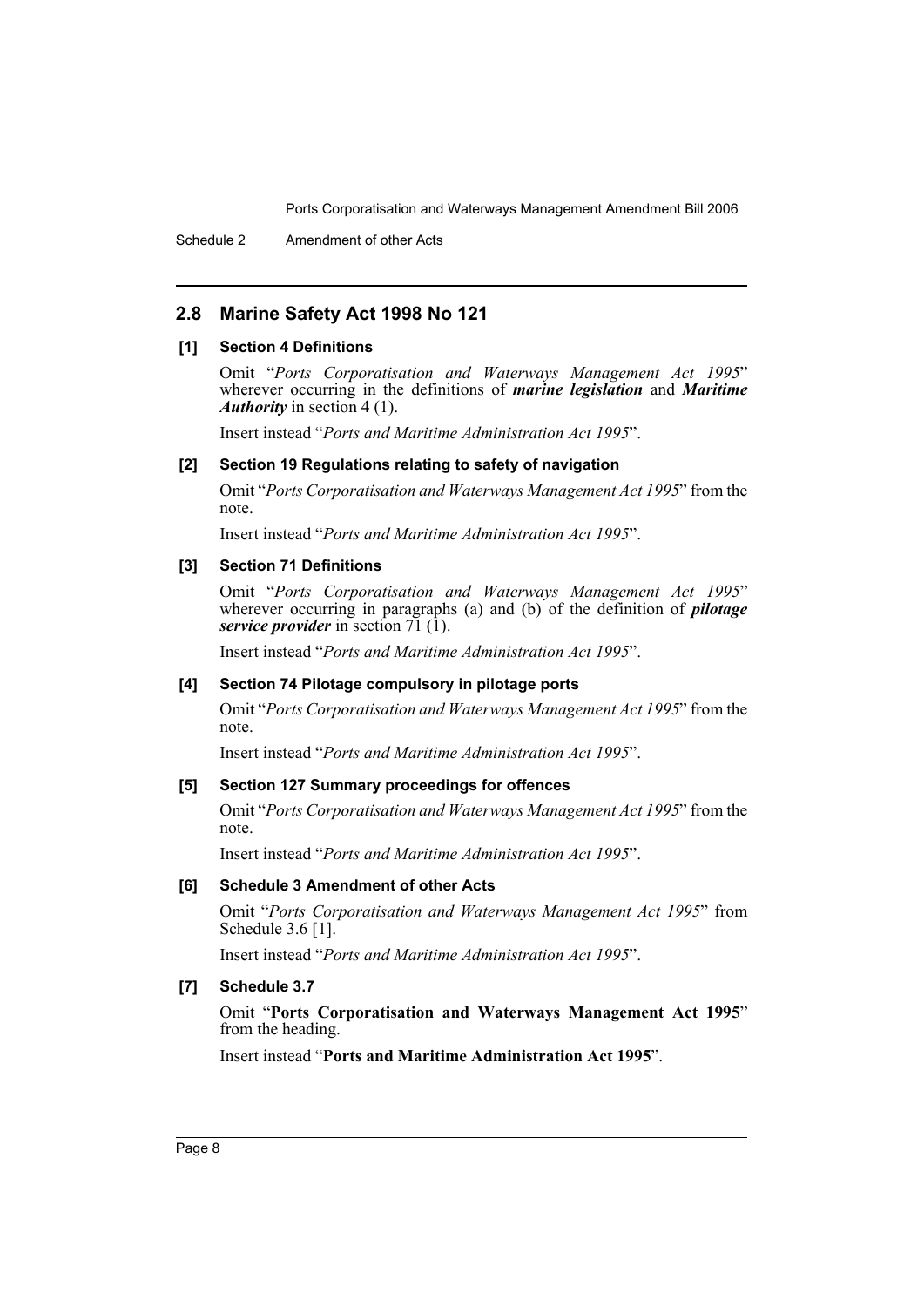Amendment of other Acts **Schedule 2** and the 2 and the 2 and 2 and 2 and 2 and 2 and 2 and 2 and 2 and 2 and 2 and 2 and 2 and 2 and 2 and 2 and 2 and 2 and 2 and 2 and 2 and 2 and 2 and 2 and 2 and 2 and 2 and 2 and 2 and

# **[8] Schedule 4 Savings, transitional and other provisions**

Omit "*Ports Corporatisation and Waterways Management Act 1995*" from clause 5.

Insert instead "*Ports and Maritime Administration Act 1995*".

# **2.9 Maritime Services Act 1935 No 47**

# **[1] Section 2 Definitions**

Omit "*Ports Corporatisation and Waterways Management Act 1995*" from the definition of *Harbour master* in section 2 (1).

Insert instead "*Ports and Maritime Administration Act 1995*".

# **[2] Section 2A Ports and Maritime Administration Act 1995**

Omit "*Ports Corporatisation and Waterways Management Act 1995*". Insert instead "*Ports and Maritime Administration Act 1995*".

### **[3] Section 30D Penalty notices for certain offences**

Omit "*Ports Corporatisation and Waterways Management Act 1995*" from section 30D  $(1)$   $(\mathbf{d})$   $(iy)$ .

Insert instead "*Ports and Maritime Administration Act 1995*".

### **[4] Section 38 Regulations**

Omit "Waterways Authority within the meaning of the *Ports Corporatisation and Waterways Management Act 1995*" from section 38 (5).

Insert instead "Authority within the meaning of the *Ports and Maritime Administration Act 1995*".

# **2.10 Navigation Act 1901 No 60**

### **Section 4B Ports and Maritime Administration Act 1995**

Omit "*Ports Corporatisation and Waterways Management Act 1995*".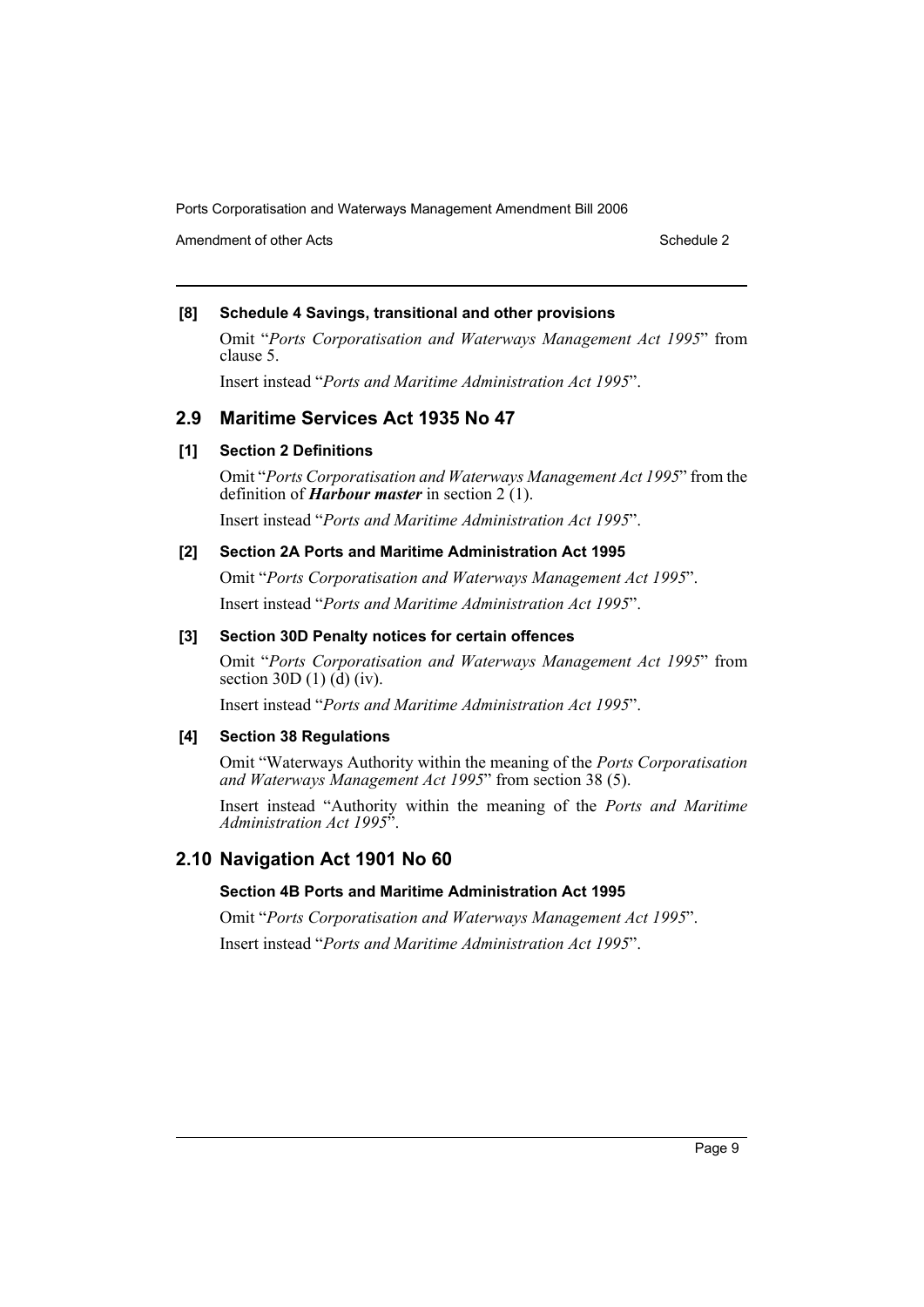# **2.11 Parliamentary Electorates and Elections Amendment Act 2006 No 68**

#### **Schedule 19 Amendment of other legislation**

Omit "**Ports Corporatisation and Waterways Management Act 1995**" from the heading to Schedule 19.17.

Insert instead "**Ports and Maritime Administration Act 1995**".

### **2.12 Passenger Transport Act 1990 No 39**

#### **Section 3 Definitions**

Omit "*Ports Corporatisation and Waterways Management Act 1995*" from the definition of *Maritime Authority* in section 3 (1).

Insert instead "*Ports and Maritime Administration Act 1995*".

# **2.13 Protection of the Environment Operations Act 1997 No 156**

#### **Dictionary**

Omit "*Ports Corporatisation and Waterways Management Act 1995*" from the definition of *marine authority*.

Insert instead "*Ports and Maritime Administration Act 1995*".

### **2.14 Rivers and Foreshores Improvement Act 1948 No 20**

#### **[1] Section 22A Definitions**

Omit "*Ports Corporatisation and Waterways Management Act 1995*)—the Minister for Ports" from paragraph (a) of the definition of *Constructing Authority*.

Insert instead "*Ports and Maritime Administration Act 1995*)—the Minister administering that Act".

#### **[2] Section 23 Construction of works in navigable waters**

Omit "Minister for Ports" wherever occurring.

Insert instead "Minister administering the *Ports and Maritime Administration Act 1995*".